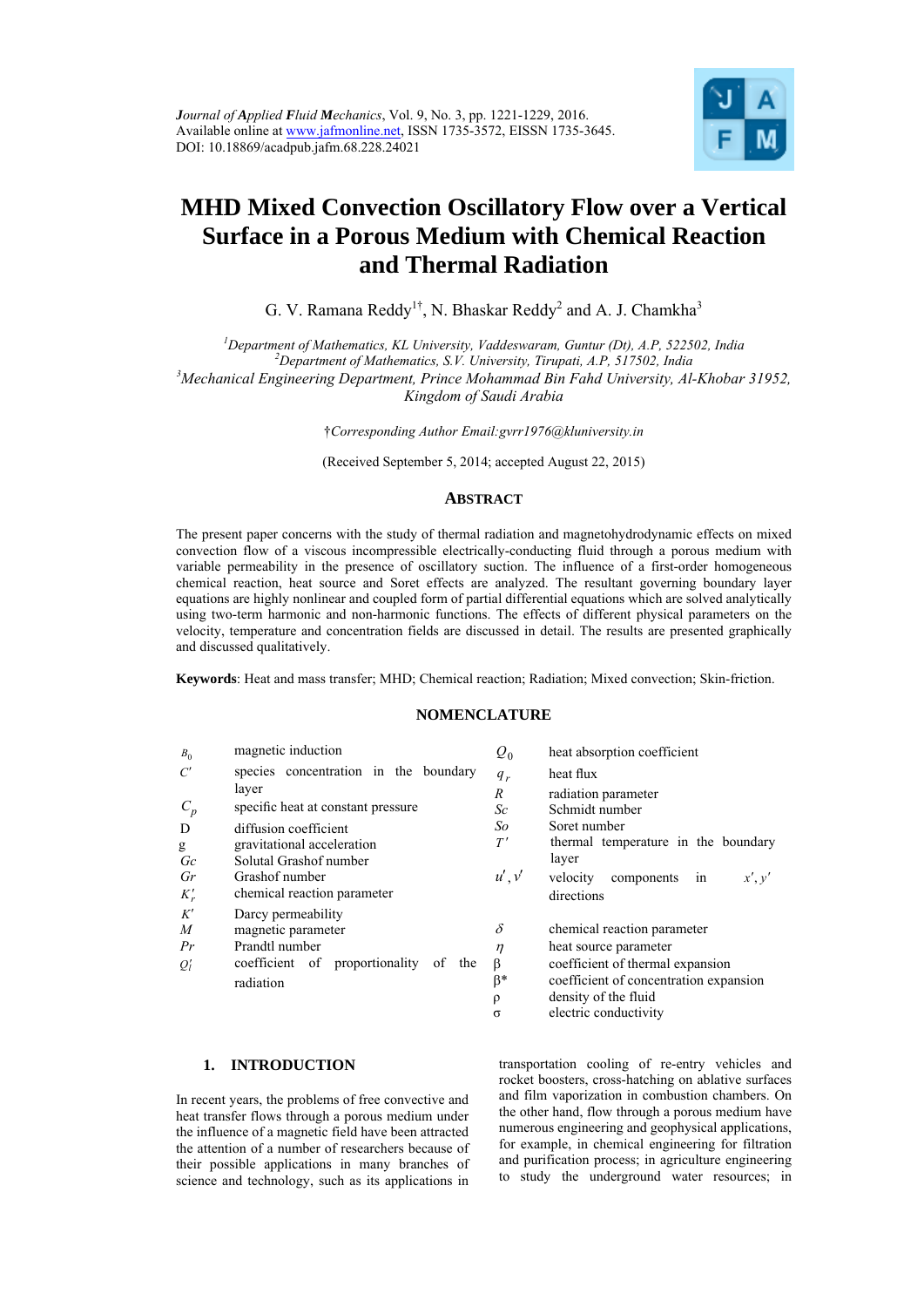petroleum technology to study the movement of natural gas, oil and water through the oil reservoirs. In view of these applications, many researchers have studied MHD free convective heat and mass transfer flow in a porous medium; some of them are Raptis and Kafoussias (1982), Sattar (1993) and Kim (2004). Due to the importance of Soret (thermal-diffusion) and Dufour (diffusion-thermo) effects for the fluids with very light molecular weight as well as medium molecular weight many investigators have studied and reported results for these flows of whom the names are Eckert and Drake (1972), Dursunkaya and Worek (1992), Anghel *et al*. (2000), Postelnicu (2004) are worth mentioning. Alam and Rahman (2005) studied the Dufour and Soret effects on steady MHD free convective heat and mass transfer flow past a semiinfinite vertical porous plate embedded in a porous medium.

Many practical diffusive operations, the molecular diffusion of a species are involved in the presence of chemical reaction within or at the boundary. There are two types of reactions i.e. homogeneous and heterogeneous reactions. A homogeneous reaction occurs uniformly throughout a given phase. In such type of reaction the species generation is analogous to internal source of heat generation. In contrast, a heterogeneous reaction takes place in a restricted region or within the boundary of a phase. It is so treated as a boundary condition similar to the constant heat flux condition in heat transfer. All industrial chemical processes are so designed that the cheaper raw materials can be transformed to high value products by chemical reaction. For a specific chemistry, the reactor performance is a complex function of the underlying transport processes. An analysis of the transport processes and their interaction with chemical reactions are quite difficult and is directly connected to the underlying fluid dynamics.

Moreover, the chemical reaction, heat and mass transfer on MHD flow over a vertical stretching surface with heat source and thermal stratification have been presented by Kandasamy *et al*. (2005). Al-Odat and Al-Azab (2007) studied the influence of magnetic field on unsteady free convective heat and mass transfer flow along an impulsively started semi-infinite vertical plate taking into account a homogeneous chemical reaction of first order. The effect of radiation on the heat and fluid flow over an unsteady stretching surface has been analyzed by El-Aziz (2010). Ramana Reddy *et al*. (2009) has studied the mixed convective MHD flow and mass transfer past an accelerated infinite vertical porous plate. Singh *et al*. (2010) investigated MHD oblique stagnation point flow towards a stretching sheet with heat transfer for steady and unsteady cases. Elbashbeshy *et al*. (2009) investigated the effects of thermal radiation and magnetic field on unsteady boundary layer mixed convection flow and heat transfer problem from a vertical porous stretching surface. The opposing buoyancy effects on simultaneous heat and mass transfer by natural convection in a fluid saturated porous medium investigated by Angirasa *et al*. (1997). Ahmed

(2007) investigates the effects of unsteady free convective MHD flow through a porous medium bounded by an infinite vertical porous plate. Chamkha and Khaled (2000) considered hydromagnetic combined heat and mass transfer by natural convection from a permeable surface embedded in a fluid-saturated porous medium. Chamkha *et al*. (2010) reported similarity solution for unsteady heat and mass transfer from a stretching surface embedded in a porous medium with suction/injection and chemical reaction effects.Recently, Ramana Reddy *et al*. (2011) have investigated unsteady MHD free convective mass transfer flow past an infinite vertical porous plate with variable suction and Soret effect using perturbation analysis.

Thus the paper, we make an attempt to study an oscillatory hydromagnetic mixed convection flow through a porous medium with periodic temperature variation. It is assumed that the surface absorbs fluid with a constant velocity and free stream velocity of the fluid vibrates about a mean constant value. We have also considered the effects of firstorder chemical reaction and thermal radiation on mixed convective flow and mass transfer of a viscous incompressible fluid past an infinite vertical plate subject to a time-dependent suction velocity in the presence of a uniform transverse magnetic field, internal heat generation/absorption and Soret effects.

# **2. MATHEMATICAL ANALYSIS**

We consider an unsteady two-dimensional flow of an incompressible, viscous, electrically conducting and heat-absorbing fluid past a semi-infinite vertical plate is subject to slip boundary condition at the interface of porous and fluid layers. A uniform transverse magnetic field of magnitude $B_0$  is applied in the presence of thermal radiation, temperature and concentration buoyancy effects in the direction of y-axis. The transversely applied magnetic field and magnetic Reynolds number are assumed to be very small so that the induced magnetic field and the Hall Effect are negligible. It is assumed that there is no applied voltage which implies the absence of an electric field. Since the motion is two-dimensional and length of the plate is large enough so all the physical variables are independent of *x* . Oscillatory wall temperature and oscillatory wall concentration are also considered which are higher than the ambient temperature  $T_{\infty}^{*}$  and

concentration  $C_{\infty}^{*}$ , respectively. Also, it is assumed that there exists a homogeneous first-order chemical reaction with rate constant  $R^*$  between the diffusing species and the fluid. It is assumed that the porous medium is homogeneous and present everywhere in local thermodynamic equilibrium. Rest of properties of the fluid and the porous medium are assumed to be constant. The flow variable are functions of  $v^*$  and  $t^*$  only. The governing equations for this investigation are based on the balances of mass, linear momentum, energy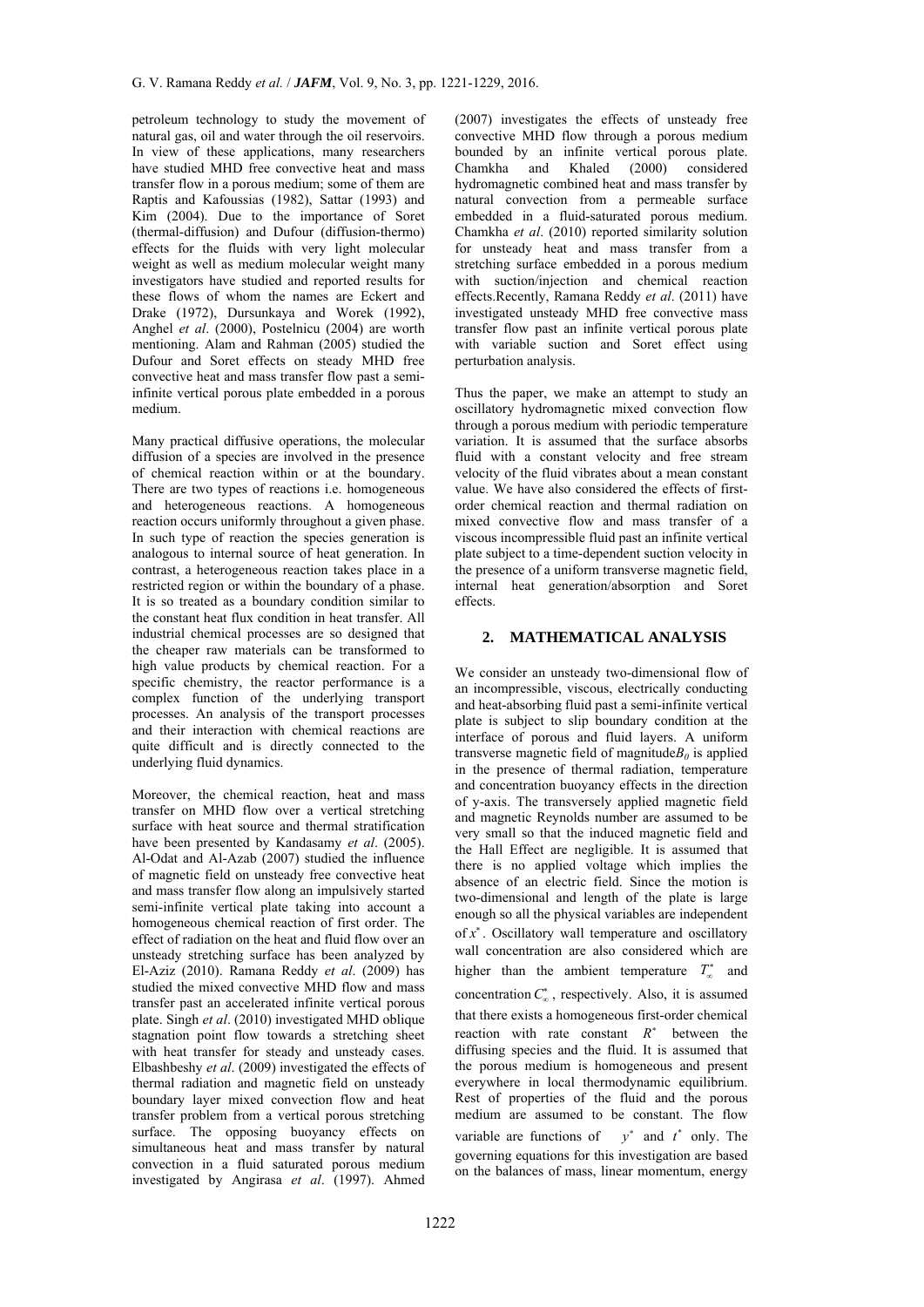and concentration species. Taking into consideration of these assumptions, the equations that describe the physical situation can be written in Cartesian frame of references, as follows:



**Flow configuration and coordinate system** 

Continuity Equation:

$$
\frac{\partial v'}{\partial y'} = 0\tag{1}
$$

Momentum Equation:

$$
\frac{\partial u'}{\partial t'} + v' \frac{\partial u'}{\partial y'} = -\frac{1}{\rho} \frac{\partial p'}{\partial x'} + g \beta (T' - T'_{\infty})
$$
  
+  $g \beta^* (C' - C'_{\infty}) + v \frac{\partial^2 u'}{\partial y'^2}$   
-  $\frac{v}{K'} u' - \frac{\sigma B_0^2}{\rho} u'$  (2)

Energy Equation:

$$
\frac{\partial T'}{\partial t'} + v' \frac{\partial T'}{\partial y'} = \frac{1}{\rho C_p} \left[ k \frac{\partial^2 T'}{\partial y'^2} + Q_0 \left( T' - T'_{\infty} \right) \right] - \frac{1}{\rho C_p} \frac{\partial q_r}{\partial y'}
$$
\n(3)

Mass diffusion Equation:

$$
\frac{\partial C'}{\partial t'} + v' \frac{\partial C'}{\partial y'} = D_M \frac{\partial^2 C'}{\partial y'^2} + D_T \frac{\partial^2 T'}{\partial y'^2} - K'_r(C' - C'_\infty)
$$
 (4)

The boundary conditions for the velocity, temperature and concentration fields are

$$
u' = u'_{p}, T' = T'_{\infty} + \varepsilon (T'_{w} - T'_{\infty}) e^{i \omega' t'},
$$
  
\n
$$
C' = C'_{\infty} + \varepsilon (C'_{w} - C'_{\infty}) e^{i \omega' t'} \text{ at } y' = 0
$$
  
\n
$$
u' \rightarrow U'_{\infty} = U_{0} \left( 1 + \varepsilon e^{i \omega' t'} \right), T' \rightarrow T'_{\infty},
$$
  
\n
$$
C' \rightarrow C'_{\infty}, \qquad \text{as} \qquad y' \rightarrow \infty
$$

From Equation (1), it is clear that the suction velocity at the plate is either a constant and or a function of time. Hence the suction velocity normal to the plate is assumed in the form

$$
v' = -v_0(1 + \varepsilon A e^{i\omega' t'})
$$
\n(6)

where *A* is a real positive constant,  $\varepsilon$  and  $\varepsilon A$  is small values less than unity, and  $v_0$  is scale of suction velocity which is non zero positive constant. The negative sign indicates that the suction is towards the plate.

Outside the boundary layer, Equation (2) gives

$$
-\frac{1}{\rho}\frac{\partial p'}{\partial x'} = \frac{dU'_x}{dt'} + \frac{V}{K'}U'_x + \frac{\sigma B_0^2}{\rho}U'_x\tag{7}
$$

By using the Rosseland diffusion approximation and following among other researchers, the radiative heat flux,  $q<sub>r</sub>$  is given by

$$
q_r = -\frac{4\sigma^*}{3K_s} \frac{\partial T'^4}{\partial y'}
$$
 (8)

where  $\sigma^*$  and  $K_s$  are the Stefan- Boltzmann constant and the Roseland mean absorption coefficient, respectively. We assume that the temperature differences within the flow are sufficiently small such that  $T<sup>4</sup>$  may be expressed as a linear function of temperature.

$$
T^4 \approx 4T_{\infty}^3 T - 3T_{\infty}^4 \tag{9}
$$

Using  $(8)$  and  $(9)$  in the last term of Equation  $(3)$  we obtain

$$
\frac{\partial q_r}{\partial y'} = -\frac{16\sigma^* T_\infty^3}{3K_s} \frac{\partial^2 T'}{\partial y'^2}
$$
(10)

In order to write the governing Equations and the boundary conditions in dimensional following nondimensional quantities are introduced.

$$
y = \frac{v_0 y'}{\nu}, u = \frac{u'}{U_0}, v = \frac{v'}{v_0}, t = \frac{t' v_0^2}{\nu}, U_{\infty} = \frac{U'_{\infty}}{U_0},
$$
  
\n
$$
U_p = \frac{u'_p}{U_0}, \theta = \frac{T' - T'_{\infty}}{T'_{w} - T'_{\infty}}, \eta = \frac{\nu Q_0}{\rho C_p v_0^2},
$$
  
\n
$$
Gr = \frac{g \beta v (T'_{w} - T'_{\infty})}{v_0^3}, C = \frac{C' - C'_{\infty}}{C'_{w} - C'_{\infty}}, \omega = \frac{\nu \omega'}{v_0^2},
$$
  
\n
$$
Gm = \frac{g \beta^* v (C'_{w} - C'_{\infty})}{v_0^3}, Sc = \frac{\nu}{D}, \Pr = \frac{\nu \rho C_p}{k},
$$
  
\n
$$
M = \frac{\sigma B_0^2 \nu}{\rho v_0^2}, K = \frac{K' v_0^2}{\nu^2}, \delta = \frac{K'_{r} \nu}{v_0^2}, R = \frac{4\sigma^* T_{\infty}^3}{K_s}
$$
  
\n(11)

In view of Equations  $(6) - (11)$ , Equations  $(2)-(4)$ reduce to the following dimensional form.

$$
\frac{\partial u}{\partial t} - \left(1 + \varepsilon A e^{i\alpha t}\right) \frac{\partial u}{\partial y} = \frac{dU_x}{dt} + Gr\theta
$$
\n
$$
+ GmC + \frac{\partial^2 u}{\partial y^2} + N\left(U_x - u\right)
$$
\n(12)

$$
\frac{\partial \theta}{\partial t} - \left(1 + \varepsilon A e^{i\omega t}\right) \frac{\partial \theta}{\partial y} = \frac{1}{\text{Pr}} \left(1 + \frac{4R}{3}\right) \frac{\partial^2 \theta}{\partial y^2} + \eta \theta \tag{13}
$$

$$
\frac{\partial C}{\partial t} - \left(1 + \varepsilon A e^{i\alpha t}\right) \frac{\partial C}{\partial y} = \frac{1}{Sc} \frac{\partial^2 C}{\partial y^2} + S_0 \frac{\partial^2 \theta}{\partial y^2} - \delta C \tag{14}
$$

The corresponding boundary conditions in dimensionless form are

$$
u = u_p, \ \theta = 1 + \varepsilon e^{i\omega t}, \ C = 1 + \varepsilon e^{i\omega t} \quad \text{at} \quad y = 0
$$
  

$$
u \to U_{\infty} = 1 + \varepsilon e^{i\omega t}, \ \theta \to 0, \ C \to 0 \text{ as } y \to \infty
$$
 (15)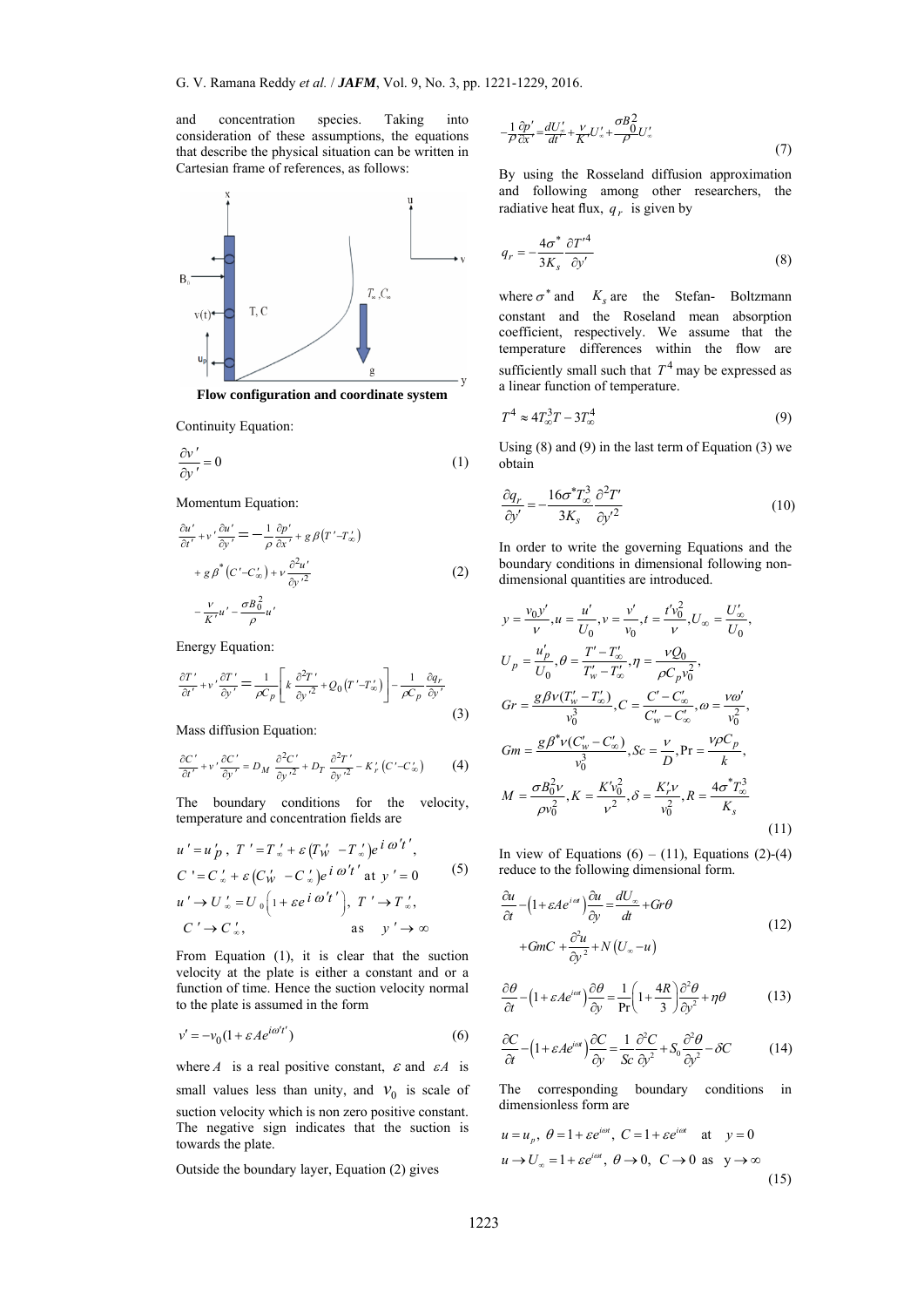# **3. SOLUTION OF THE PROBLEM**

Equations  $(12) - (14)$  are coupled, non – linear partial differential Equations and these cannot be solved in closed form. However, these Equations can be reduced to a set of ordinary differential Equations, which can be solved analytically. This can be done by representing the velocity, temperature and concentration of the fluid in the neighborhood of the fluid in the neighborhood of the plate as

$$
u(y,t) = u_0(y) + \varepsilon e^{i\omega t} u_1(y) + o(\varepsilon^2) + \dots
$$
  
\n
$$
\theta(y,t) = \theta_0(y) + \varepsilon e^{i\omega t} \theta_1(y) + o(\varepsilon^2) + \dots
$$
  
\n
$$
C(y,t) = C_0(y) + \varepsilon e^{i\omega t} C_1(y) + o(\varepsilon^2) + \dots
$$
 (16)

Substituting  $(16)$  in Equations  $(12) - (14)$  and equating the harmonic and non – harmonic terms, and neglecting the higher order terms of  $o(\varepsilon^2)$ , we obtain

$$
u''_0 + u'_0 - \left(M + \frac{1}{K}\right)u_0
$$
  
= -\left(M + \frac{1}{K}\right) - Gr\theta\_0 - GmC\_0 (17)

$$
u_1'' + u_1' - \left(M + \frac{1}{K} + i\omega\right)u_0
$$
  
= -\left(M + \frac{1}{K} + i\omega\right) - Gr\theta\_1 - GmC\_1 - Au\_0' (18)

$$
\left(1 + \frac{4R}{3}\right)\theta_0'' + \Pr \theta_0' - \Pr \eta \theta_0 = 0\tag{19}
$$

$$
\left(1 + \frac{4R}{3}\right)\theta_1'' + \Pr\theta_1' - \Pr(\eta + i\omega)\theta_1 = -A\Pr\theta_0'
$$
 (20)

$$
C_0'' + ScC_0' - Sc\delta C_0 = -ScS_0\theta_0''
$$
\n(21)

$$
C''_1 + ScC'_1 - Sc(\delta + i\omega)C_1 = -AScC'_0 - ScS_0\theta''_1
$$
 (22)

where prime denotes ordinary differentiation with respect to y.

The corresponding boundary conditions can be written as

$$
u_0 = u_p, u_1 = 0, \theta_0 = 1, \theta_1 = 1,
$$
  
\n
$$
C_0 = 1, C_1 = 1 \quad \text{at } y = 0
$$
  
\n
$$
u_0 \rightarrow 1, u_1 \rightarrow 1, \theta_0 \rightarrow 0,
$$
  
\n
$$
\theta_1 \rightarrow 0, C_0 \rightarrow 0, C_1 \rightarrow 0 \text{ as } y \rightarrow \infty
$$
\n(23)

Solving Equations  $(17) - (22)$  under the boundary condition (23) we obtain the velocity, temperature and concentration distribution in the boundary layer as

$$
u(y,t) = 1 + A_9 e^{(-m_5 y)} - A_7 e^{(-m_1 y)} - A_8 e^{(-m_3 y)} +
$$
  

$$
\varepsilon e^{(i\omega t)} \begin{bmatrix} 1 + A_{18} e^{(-m_6 y)} - A_{10} e^{(-m_5 y)} + A_{11} e^{(-m_1 y)} \\ + A_{12} e^{(-m_3 y)} + A_{13} e^{(-m_5 y)} - A_{14} e^{(-m_1 y)} \\ -A_{15} e^{(-m_3 y)} - A_{16} e^{(-m_2 y)} - A_{17} e^{(-m_4 y)} \end{bmatrix}
$$

$$
\theta(y,t) = e^{(-m_1y)} + \varepsilon e^{(i\omega t)} \begin{bmatrix} e^{(-m_2y)} + \\ A_1 \Bige^{(-m_1y)} - e^{(-m_2y)} \Bigg] \\ A_2 \Bige^{(-m_3y)} + A_3 \Bige^{(-m_1y)} - e^{(-m_1y)} \Bigg\} + \\ C(y,t) = \begin{bmatrix} e^{(-m_3y)} + A_2 \Bige^{(-m_3y)} - e^{(-m_1y)} \Bigg) + \\ \varepsilon e^{(i\omega t)} \Bigg\{ A_6 e^{(-m_4y)} + A_3 e^{(-m_3y)} \Bigg\} \\ -A_4 e^{(-m_1y)} - A_5 e^{(-m_2y)} \Bigg\} \end{bmatrix}
$$

The skin-friction, Nusselt number and Sherwood number are important physical parameters for this type of boundary layer flow.

#### **3.1 Skin Friction**

Knowing the velocity field, the skin – friction at the plate can be obtained, which in non –dimensional form is given by

$$
C_f = \left(\frac{\partial u}{\partial y}\right)_{y=0} = \begin{bmatrix} A_7m_1 - A_9m_5 + A_8m_3 + \\ \vdots \\ \varepsilon e^{(i\omega t)} \begin{bmatrix} A_1_0m_5 - A_{11}m_1 - A_{12}m_3 \\ -A_{13}m_5 + A_{14}m_1 + A_{15}m_3 \\ + A_{16}m_2 + A_{17}m_4 \end{bmatrix} \end{bmatrix}
$$

## **3.2 Nusselt Number**

Knowing the temperature field, the rate of heat transfer coefficient can be obtained, which in non –dimensional form is given, in terms of the Nusselt number, is given by

$$
N_u = -\left(1 + \frac{4R}{3}\right) \left(\frac{\partial \theta}{\partial y}\right)_{y=0}
$$
  
= -\left(1 + \frac{4R}{3}\right) \left[-m\_1 + \varepsilon e^{i\alpha t} \left\{-m\_2 + A\_1(m\_2 - m\_1)\right\}\right]

#### **3.3 Sherwood Number**

Knowing the concentration field, the rate of mass transfer coefficient can be obtained, which in non –dimensional form, in terms of the Sherwood number, is given by

$$
S_h = -\left(\frac{\partial C}{\partial y}\right)_{y=0}
$$
  
=  $\left[-m_3 + A_2(m_1 - m_3) + \varepsilon e^{i\omega t} \begin{Bmatrix} A_5 m_2 + A_4 m_1 \\ -A_3 m_3 - A_6 m_4 \end{Bmatrix}\right]$ 

# **4. RESULTS AND DISCUSSION**

The present paper deals with the problem of free convective unsteady flow with heat and mass transfer of a viscous incompressible electrically conducting fluid past a vertical plate under oscillation suction and Soret effects in the presence of a transverse magnetic field and internal heat source. The solutions for velocity field, temperature and concentration fields are obtained using perturbation technique. The effects of various physical parameters such as magnetic parameter *M*, thermal radiation parameter *R*, Soret number *So*, chemical reaction *δ*, Schmidt number *Sc*, heat source parameter *η*, Prandtl number *Pr*, porous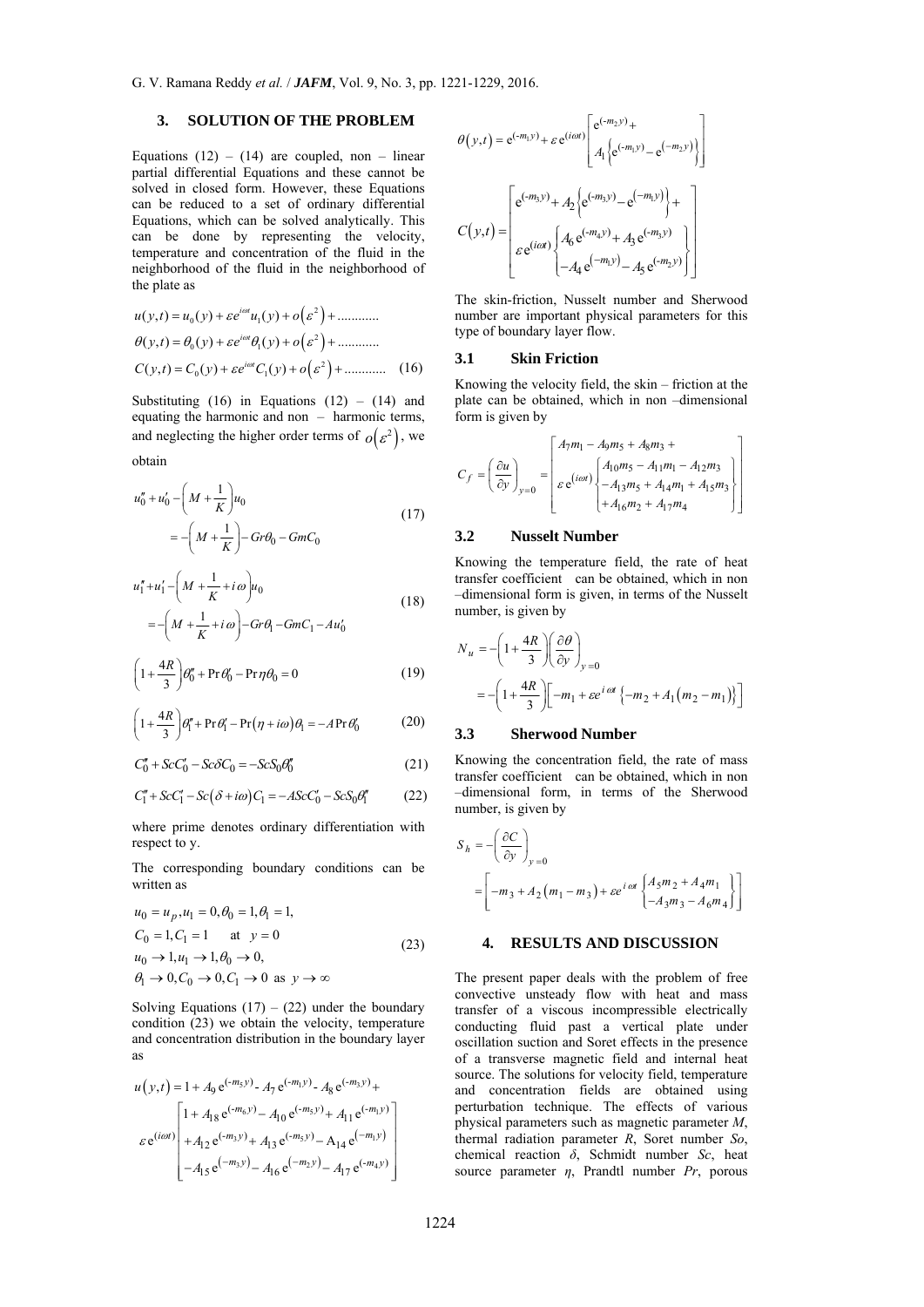parameter  $K$ , Grashof number for heat and mass transfer Gr and Gc on the velocity, temperature and concentration fields have been studied analytically and computed results of the analytical solutions are presented in F Fig. 1-15.

For different values of the magnetic field parameter M, the velocity profiles are plotted in Figure. 1. It is obvious that the effect of increasing values of the magnetic field parameter results in a decreasing velocity layer. Figure 2 presents typical velocity profiles in the boundary layer for various values of the thermal Grashof numb ber, while all o ther parameters s are kept at some fixed values. The thermal Grashof number defines the ratio of the species buoyancy force to the viscous hydrodynamic force. As expected, the fluid velocity increases and the peak value is more distinctive due to increase in the species buoyancy force. istribution ac cross the b boundary



Fig. 1. Effects of magnetic parameter on velocity profiles.



Fig. 2. Effects of Grashof number on velocity profiles.

The influence of the solutal Grashof number Gc on the velocity is presented in Figure 3. The Solutal Grashof number signifies the relative effect of the thermal buoyancy force to the viscous hydrodynamic force in the boundary layer. As expected, it is observed that there is a rise in the velocity due to the enhancement of thermal buoyancy force. Here, the positive values of Gc correspond to cooling of the plate. Also, as Gc increases, the peak values of the velocity increases rapidly near the porous plate and then decays smoothly to the free stream velocity.



Fig. 3. Effects of modified Grashof number on **velocity prof files.** 



Figure 4 illustrates the variation of velocity distribution across the boundary layer for various values of the permeability parameter K. The velocity increases with an increase in permeability parameter K. Figures 5 and 6 illustrate the velocity and temperature profiles for different values of the Prandtl number Pr. The Prandtl number defines the ratio of momentum diffusivity to thermal diffusivity. The numerical results show that the effect of increasing values of Prandtl number results in a decreasing velocity (Fig 5). From Figure 6, it is observed that an increase in the Prandtl number results a decrease of the thermal boundary layer thickness and in general lower average temperature within the boundary layer. The reason is that smaller values of Pr are equivalent to increasing the thermal conductivities, and therefore heat is able to diffuse away from the heated plate more rapidly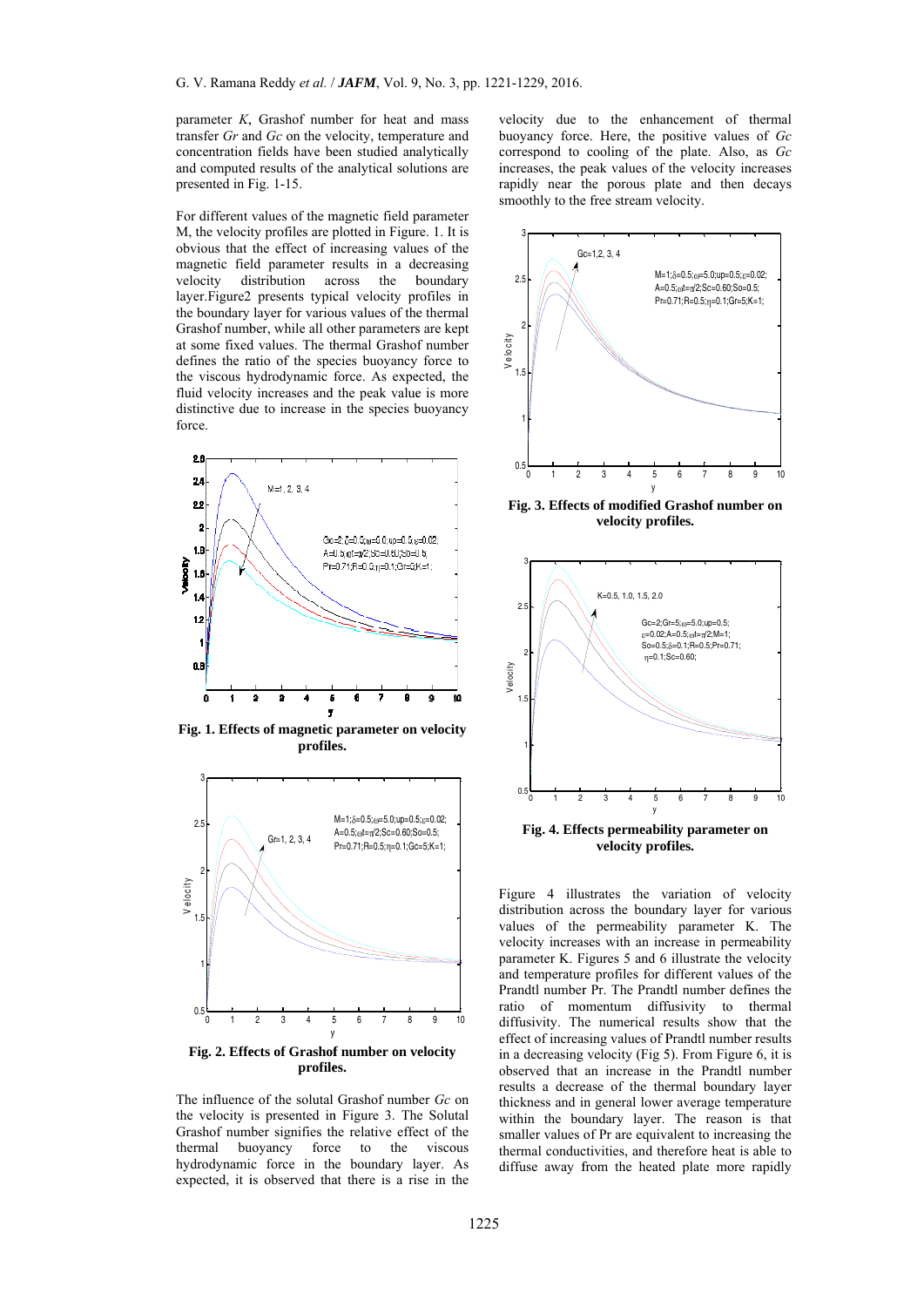than for higher values of Pr. Hence in the case of smaller Prandtl numbers as the boundary layer is thicker and the rate of heat transfer is reduced.



**Fig. 5. Effects of Prandtl number on velocity profiles.** 



**Fig. 6. Effects of Prandtl number on temperature profiles.** 

For different values of the radiation parameter *R* the velocity and temperature profiles are plotted in Figures 7 and 8. It is obvious that an increase in the radiation parameter *R* results an increasing in the velocity and temperature profiles within the boundary layer, as well as an increasing in the momentum and thermal thickness. This is because the large *R* values correspond to an increased dominance of conduction over radiation thereby increasing buoyancy force (thus, vertical velocity) and thickness of the thermal and momentum boundary layers.

Figure 9 and 10display the effects of the Schmidt number (Sc) on the velocity and concentration profiles, respectively. As the Schmidt number increases, the concentration decreases. This causes the concentration buoyancy effects to decrease yielding a reduction in the fluid velocity. The reduction in the velocity and concentration profiles are accompanied by simultaneous reductions in the momentum and concentration boundary layers thickens. These behaviors are clearly shown in Figures 9 and 10.



**Fig. 7. Effects of radiation parameter on velocity profiles.** 



**Fig. 8. Effects of radiation parameter on temperature profiles.** 



**profiles.** 

Figures 11 and 12displays the effects of the Soret number (So) on the velocity and concentration profiles respectively. As the Soret number increases, the velocity and concentration profiles both decreases. This causes the concentration buoyancy effects to decrease yielding a reduction in the fluid velocity. The influence of the heat source parameter on the temperature profiles is presented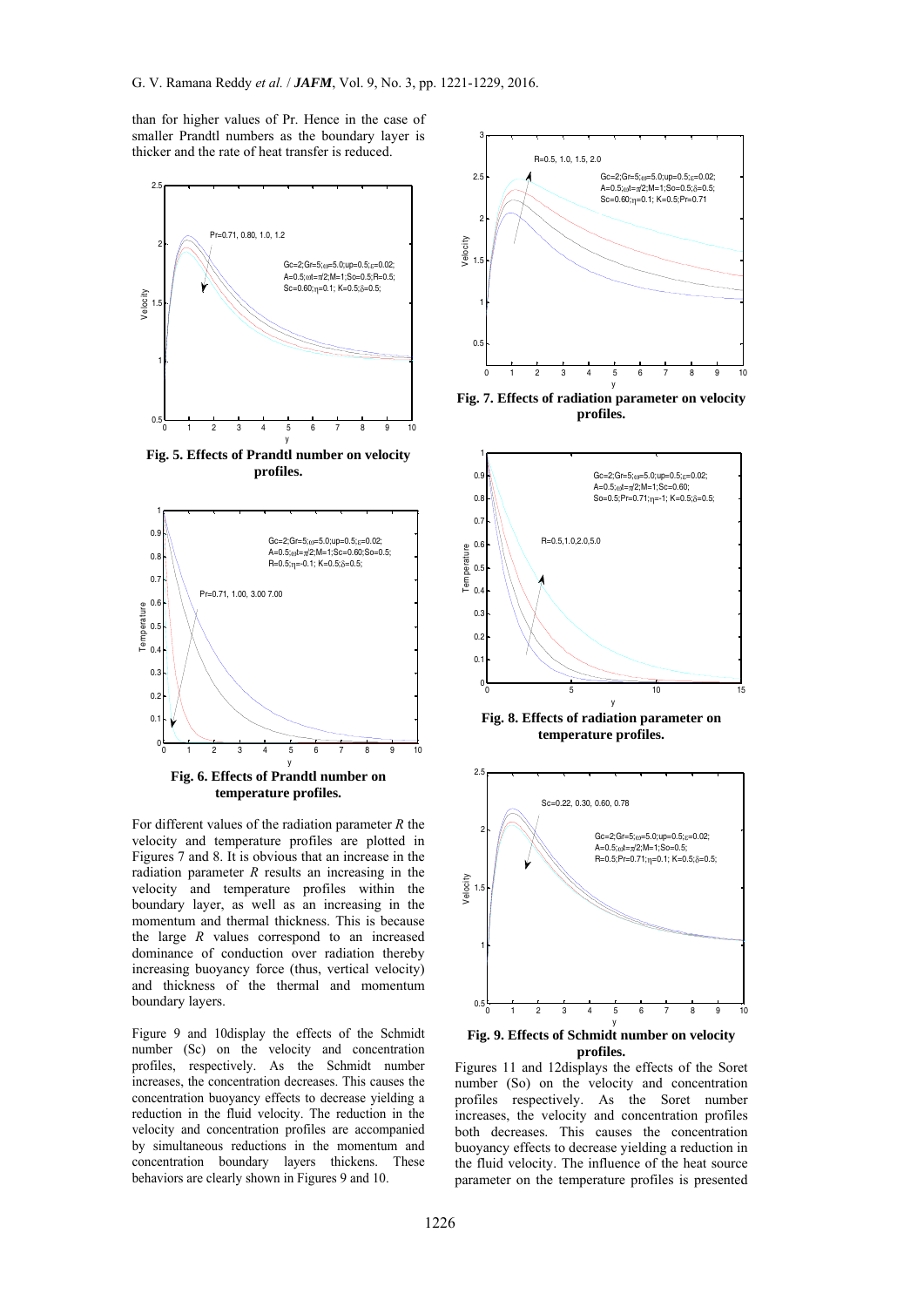in Figure13. It is observed that the temperature is decreases with an increasing heat source parameter.

velocity distribution moves further away from the surface.



Figures 14 and 15, display the effects of the chemical reaction parameter  $(\delta)$  on the velocity and concentration distributions respectively. It is seen, that the velocity and concentration increases with decreasing the chemical reaction parameter. Also, we observe that the magnitude of the stream wise velocity decreases and the inflection point for the



**Fig. 13. Effects of heat source parameter on temperature profiles.** 



**Fig. 14. Effects of chemical reaction parameter on velocity profiles.** 



**Fig. 15. Effects of chemical reaction parameter on concentration profiles.** 

## **5. CONCLUSIONS**

The governing equations for unsteady MHD convective heat and mass transfer past a semiinfinite vertical permeable moving plate embedded in a porous medium with heat absorption was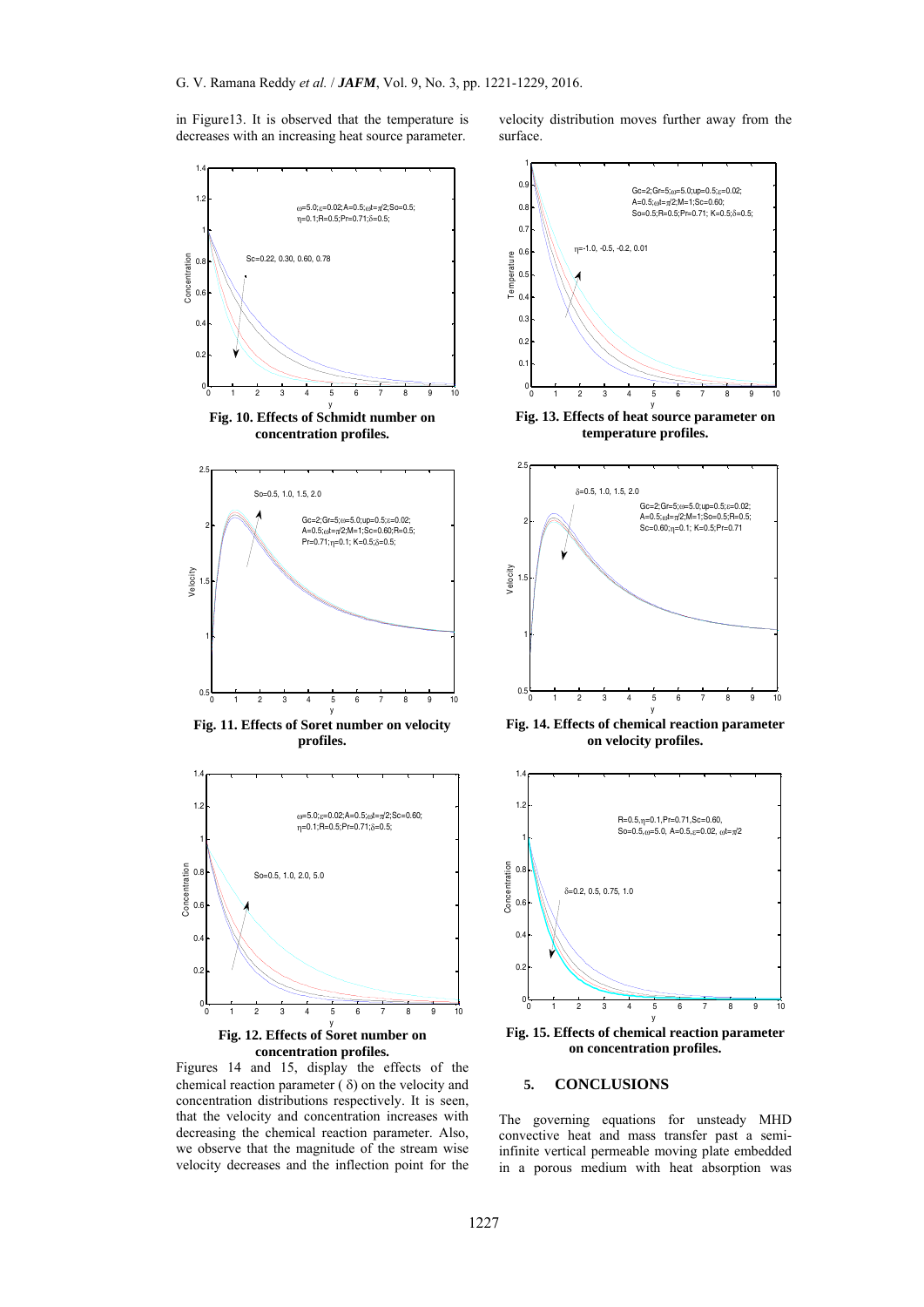formulated. The plate velocity was maintained at a constant value and the flow was subject to a transverse magnetic field. The computed values obtained from analytical solutions for the velocity, temperature, concentration fields as well as skinfriction coefficient, Nusselt number and the Sherwood number with their amplitude and phase are presented graphically and in tabular form. After a suitable transformation, the governing partial differential equations were transformed to ordinary differential ones. These equations were solved analytically by using two-term harmonic and nonharmonic functions.

We conclude the following after analyzing the graphs:

The velocity decreases with increasing the Prandtl number, and magnetic field parameter whereas reverse trend is seen with increasing the heat generation parameter, radiation parameter, porous parameter, Soret number, thermal and solutal Grashof numbers.

The temperature decreases as the values of Prandtl number increase and reverse trend is seen by increasing the values of the thermal radiation parameter, heat source parameter.

The concentration decreases as the values of the chemical reaction parameter and Schmidt number whereas concentration increases with increase the value of Soret number.

# **REFERENCES**

- Ahmed, S. (2007). Effects of unsteady free convective MHD flow through a porous medium bounded by an infinite vertical porous plate. *Bull. Cal. Math. Soc.* 99(5), 511-522.
- Alam, M. S. and M. M. Rahman (2005). Dufour and Soret effects on MHD free convective heat and mass transfer flow past a vertical flat plate embedded in a porous medium. *J. Naval Architecture and Marine Engng.* 2(1), 55–65.
- Al-Odat, M. Q. and A. Azab (2007). Influence of chemical reaction on transient MHD free convection over a moving vertical plate. *Emirates J. Engg. Res.* 12(3), 15-21.
- Anghel, M., H. S. Takhar and I. Pop (2000). Dufour and Soret effects on free-convection boundary layer over a vertical surface embedded in a porous medium, *Studia Universitatis Babes-Bolyai, Mathematica,*  XLV (4), 11–21.
- Angirasa, D., G. P. Peterson and I. Pop (1997). Combined heat and mass transfer by natural convection with opposing buoyancy effects in a fluid saturated porous medium. Int*. J. Heat Mass Trans.* 40(12), 2755-2773.
- Anson, M. and Z. hang (1995). On-site graphics for planning and communicating the use of site space. In Y. Loo (Ed.). *Proceedings of the Fifth East Asia-Pacific Conference on Structural Engineering and Construction,*

Gold Coast, Australia 883-888.

- Chamkha, A. J. and A. R. A. Khaled (2000). Hydromagnetic combined heat and mass transfer by natural convection from a permeable surface embedded in a fluidsaturated porous medium. *International Journal of Numerical Methods for Heat & Fluid Flow* 10(5), 455-477.
- Chamkha, A. J., A. M. Aly and M. A. Mansour (2010). Similarity solution for unsteady heat and mass transfer from a stretching surface embedded in a porous medium with suction/injection and chemical reaction effects. *Chemical Engineering Communications* 197, 846-858.
- Dursunkaya, Z. W. M. (1992). Worek, Diffusionthermo and thermal-diffusion effects in transient and steady natural convection from vertical surface. *Int. J. Heat Mass Transfer*  35(8), 2060–2065.
- Eckert, E. R. G. and R. M. Drake (1972). *Analysis of Heat and Mass Transfer,* McGraw-Hill, New York,.
- El-Aziz, M. A. (2009). Radiation effect on the flow and heat transfer over an unsteady stretching sheet. *International Communications in Heat and Mass Transfer* 36, 521-524.
- Elbashbeshy, E. M. A., D. M. Yassmin and A. A. Dalia (2010). Heat transfer over an unsteady porous stretching surface embedded in a porous medium with variable heat flux in the presence of heat source or sink, African Journal of Mathematics and Computer Science Research 3(5), 68-73.
- Ho, W. (1991). *Nonlinear Analysis of Steel Frames with Semi-Rigid Connections.*Ph. D. thesis, the Hong Kong Polytechnic University, Hong Kong, China.
- Kandasamy, R., K. Periasamy and K. K. Sivagnana Prabhu (2005). Chemical reaction, heat and mass transfer on MHD flow over a vertical stretching surface with heat source and thermal stratification effects. *Int. J. Heat and Mass Transfer* 48(21-22), 4557-4561.
- Kim (2004). Heat and mass transfer in MHD micropolar flow over a vertical moving porous plate in a porous medium. *Transport in Porous Media* 56(1), 17–37, 2004.
- Ko, 1. and Y. Xu (2000). Title of paper. In *Proceedings of International Conference on Advances in Structural Dynamics,* Hong Kong, China.
- Ko, 1., Y. Ni and Q. Tian (1992). Hysteretic behavior and empirical modelling of a wirecable vibration isolator. *International Journal of Analytical and Experimental Modal Analysis* 7(2), 111-127.
- Postelnicu, A. (2004). Influence of a magnetic field on heat and mass transfer by natural convection from vertical surfaces in porous